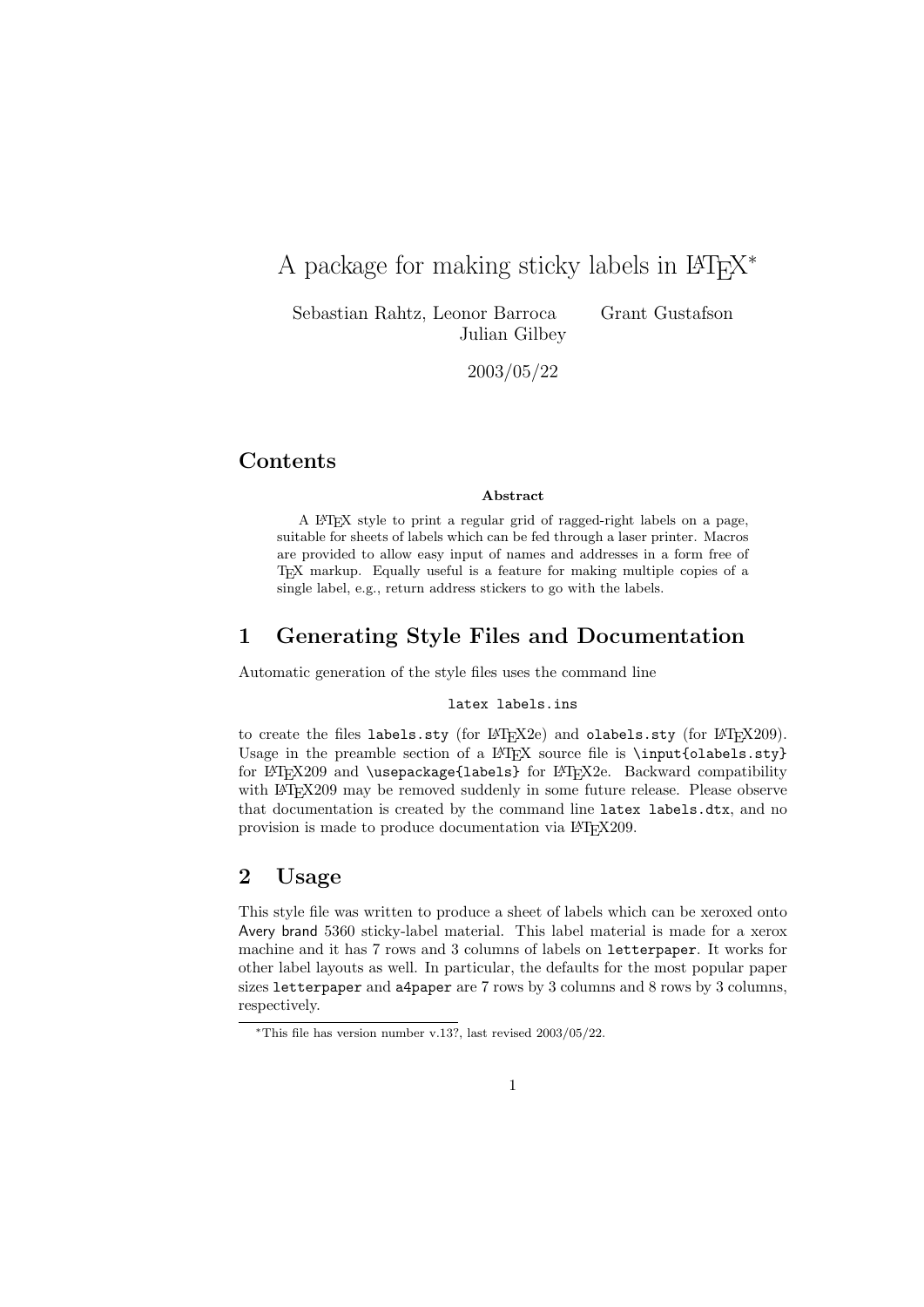Other uses include production of disk labels, book labels, shipping labels, name tags, door cards, photo galleries and compact membership lists.

The task of this package is to produce a rectangular grid of items on a sheet of paper, with each item centered in its grid area. It really doesn't matter what goes in the grid area: text, graphics or any LATEX construct. For example, you might use the fancybox package to produce oval-box or shadow-box name tags for a conference.

### 2.1 Paper Sizes

The paper size is supplied by the document options for the class. The European default is a4paper and the American default is letterpaper,  $8.5 \times 11$ -inch, inherited from the class file, e.g., article.cls.

a4paper 297mm by 210mm.

a5paper 210mm by 148mm.

b5paper 250mm by 176mm.

letterpaper 11in by 8.5in.

legalpaper 14in by 8.5in.

executivepaper 10.5in by 7.25in.

### 2.2 Label Stock Sizes

A number of different label stocks are available for xerox machines and laser printers. The typical stock has  $m$  rows and  $n$  columns with various gutters on the page. Below is a table of Avery products that are in common use in America.

| Label Size                                   | Labels                | Rows | $\mathrm{Cols}$ | Gutters | Avery                  |
|----------------------------------------------|-----------------------|------|-----------------|---------|------------------------|
| in inches                                    | per page              |      |                 |         | Stock No               |
| $1\frac{7}{16} \times 2\frac{13}{16}$        | $21$ /page            | 7    | 3               | Yes     | 5360                   |
| $2 \times 4\frac{1}{4}$                      | $10$ /page            | 5    | $\overline{2}$  | Yes     | 5352                   |
| $2 \times 4$                                 | $\overline{10}$ /page | 5    | $\overline{2}$  | Yes     | 5327                   |
| $1 \times 4$                                 | $20$ /page            | 10   | $\overline{2}$  | Yes     | 5161, 5261             |
| $1\frac{3}{8} \times 2\frac{11}{16}$         | $21$ /page            | 7    | 3               | Yes     | 5329                   |
| $1 \times 2\frac{5}{8}$                      | $30$ /page            | 10   | 3               | Yes     | 5331, 5160, 5260       |
| $1\frac{1}{3} \times 4$                      | $14$ /page            | 7    | $\overline{2}$  | Yes     | 5162, 5262             |
| $\frac{1}{2} \times \overline{1\frac{3}{4}}$ | $80$ /page            | 20   | 4               | Yes     | 5267                   |
| $\frac{1}{1} \times 2\frac{3}{4}$            | $33$ /page            | 11   | 3               | No      | 5332, 5351, 5354, 5314 |

Another common label stock is Dennison 37-141, having 3 columns and 8 rows of  $1\frac{3}{8} \times 2\frac{7}{8}$  gutterless labels on letterpaper. The information by the manufacturer is not precisely correct, because the first column is exactly  $2\frac{7}{8}$  inches wide, but the other two are  $2\frac{13}{16}$  inches wide.

A common problem with implementing this package on a new label stock is precision of the laser printer, which prints the master, and the xerox machine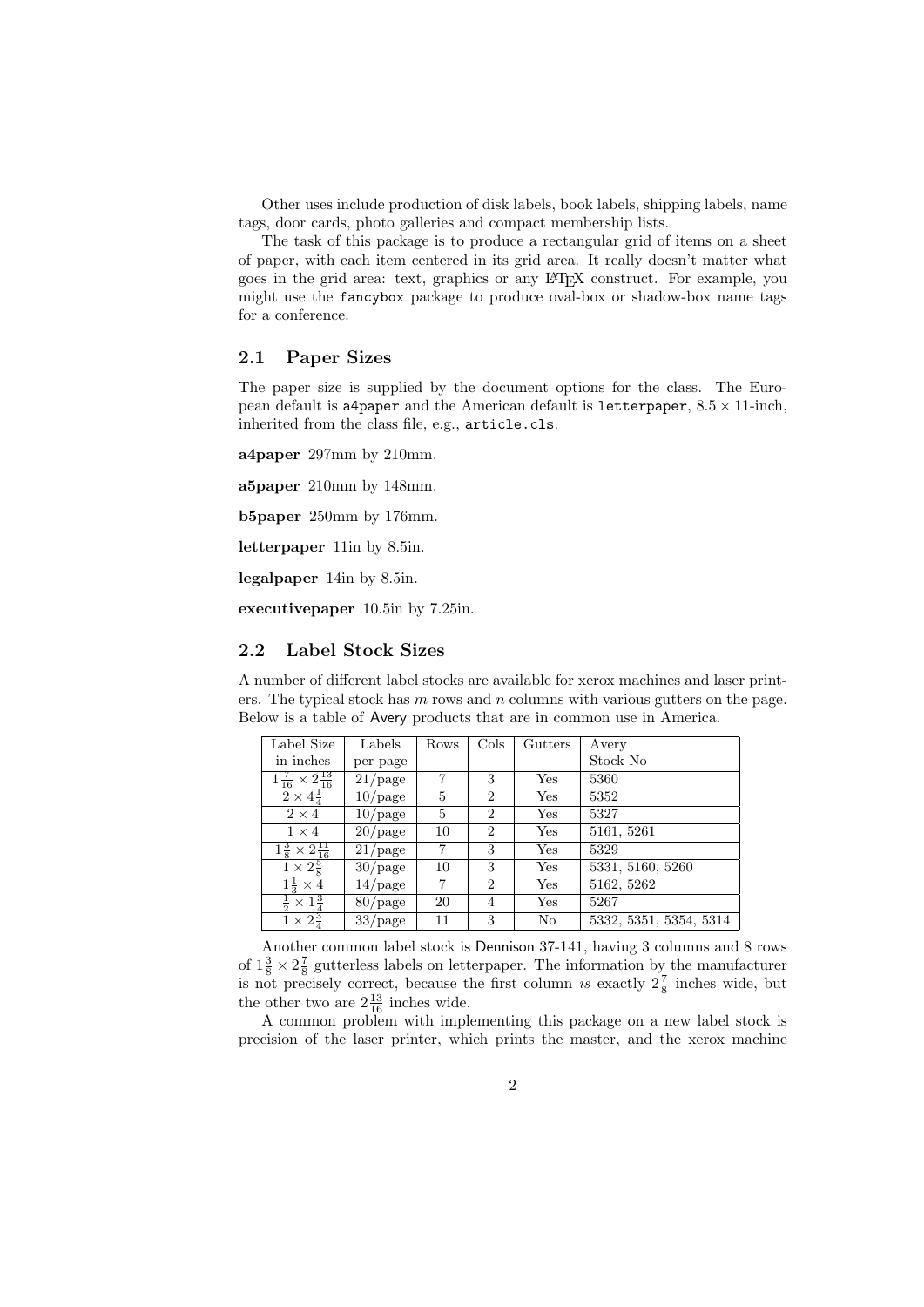which prints the master onto the label stock. Some of the above are for direct use on a laser printer, which removes one source of error, but replaces it by the possibility that the label stock will jam in the laser printer!

### 2.3 Customizing for Other Labels: the traditional method

It is very likely that the label stock will be different than Avery 5360. Generally, it is necessary to tailor the source file to a particular type of label. The lines below may be placed in the preamble and edited to suit the application and the actual printer used for output.

| \documentclass[12pt]{article} |                                           |
|-------------------------------|-------------------------------------------|
| \usepackage{labels}           |                                           |
| \LabelCols=3%                 | Number of columns of labels per page      |
| \LabelRows=7%                 | Number of rows of labels per page         |
| \LeftBorder=8mm%              | Space added to left border of each label  |
| \RightBorder=8mm%             | Space added to right border of each label |
| \TopBorder=9mm%               | Space to leave at top of sheet            |
| \BottomBorder=2mm%            | Space to leave at bottom of sheet         |
| \begin{document}%             | End of preamble                           |

These controls can also be issued after the beginning of the document, but the results are undefined unless the following example is followed, which uses the \LabelSetup control sequence:

| \begin{document}%  | End of preamble                           |
|--------------------|-------------------------------------------|
| \LabelCols=3%      | Number of columns of labels per page      |
| \LabelRows=7%      | Number of rows of labels per page         |
| \LeftBorder=8mm%   | Space added to left border of each label  |
| \RightBorder=8mm%  | Space added to right border of each label |
| \TopBorder=9mm%    | Space to leave at top of sheet            |
| \BottomBorder=2mm% | Space to leave at bottom of sheet         |
| \LabelSetup%       | Invoke new settings                       |

For example, your grid maybe has only two columns of ten labels each, requiring the first two variables to be reset. The gutter areas on the label material dictate how to set the other parameters. Personal adjustments can be made for the amount of white space around each label.

The printer driver is expected to print the page exactly as it should in vanilla TEX, i.e., with the origin of the page down one inch and right one inch from the top left hand corner of the paper. If it doesn't, adjust the printer driver parameters.

A common problem with printers is that label output is extra wide, requiring printing onto the very edges of the paper. Some printers may not be able to maintain print quality all the way to the edges of the paper. Adjust the parameters \LeftBorder, \RightBorder, \TopBorder, \BottomBorder as outlined below to solve this problem.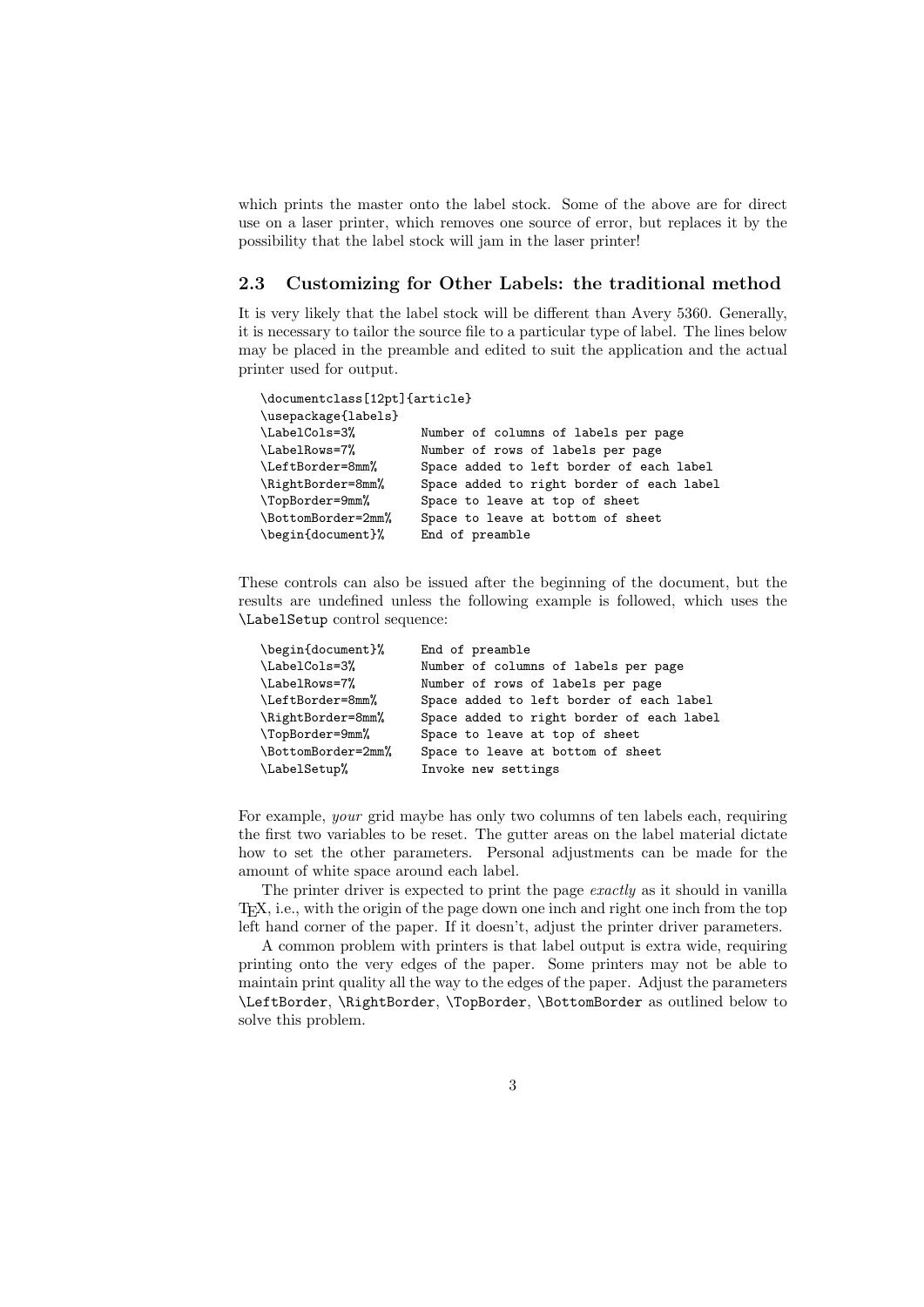First of all, \TopBorder is not the white space at the top of the page, but the amount of space to leave at the top so that the first label is centered on its grid. This number is determined by trial and error using the actual printer, xerox machine and label stock to be used in the production run.

The second value \BottomBorder is determine empirically also, so that the labels are all centered on their grids. A mathematical formula to be satisfied is

$$
\text{Label Height} = \frac{\text{paperheight} - \text{TopBorder} - \text{BottomBorder}}{\text{LabelRows}}
$$

The values \LeftBorder and \RightBorder are amounts of white space to be added to the left and right of the actual label area so that the label itself does not smash into the edge of the grid. The actual label width is considerably smaller than the grid width (physical width of the label stock). It is determined by the formula

$$
\texttt{LeftBorder} + \texttt{Label Width} + \texttt{RightBorder} = \frac{\texttt{paperwidth}}{\texttt{LabelCols}}
$$

Normally, the left and right white space dimensions are the same, but there can be exceptions. It is best to determine the dimensions empirically on the actual equipment to be used in the production run. Visual guides from a dvi viewer can help, but be aware that the laser printer may fail to print near the edge and the xerox machine may either enlarge or shrink the image onto the label stock.

An optional *grid overlay* can be produced with the label output for testing purposes by the preamble control sequence \LabelInfotrue. Most dvi viewers are capable of showing the entire test grid. Once printed, the overlay can be compared with the actual label stock to see if the borders are in the proper place. By adjusting parameters, the master copy off the laser printer should be able to pass through the xerox machine automatically.

### 2.4 Customizing for Other Labels: the new method

One of the deficiencies of the method described above it that it is unable to cope well with labels having spaces between them, and the dimensions specified are not the natural ones which one would want to measure. If the package option newdimens is given (and this only works for users of  $L^2\Gamma_p X 2_{\epsilon}$ ), then we can give page parameters in a far more flexible manner as follows, where these dimensions are suitable for Avery L7160 labels:

| \documentclass[a4paper,12pt]{article} |                                       |  |  |
|---------------------------------------|---------------------------------------|--|--|
| \usepackage[newdimens]{labels}        |                                       |  |  |
| \LabelCols=3%                         | Number of columns of labels per page  |  |  |
| \LabelRows=7%                         | Number of rows of labels per page     |  |  |
| \LeftPageMargin=7mm%                  | These four parameters give the        |  |  |
| \RightPageMargin=7mm%                 | page gutter sizes. The outer edges of |  |  |
| \TopPageMargin=15mm%                  | the outer labels are the specified    |  |  |
| \BottomPageMargin=15mm%               | distances from the edge of the paper. |  |  |
| \InterLabelColumn=2mm%                | Gap between columns of labels         |  |  |
|                                       |                                       |  |  |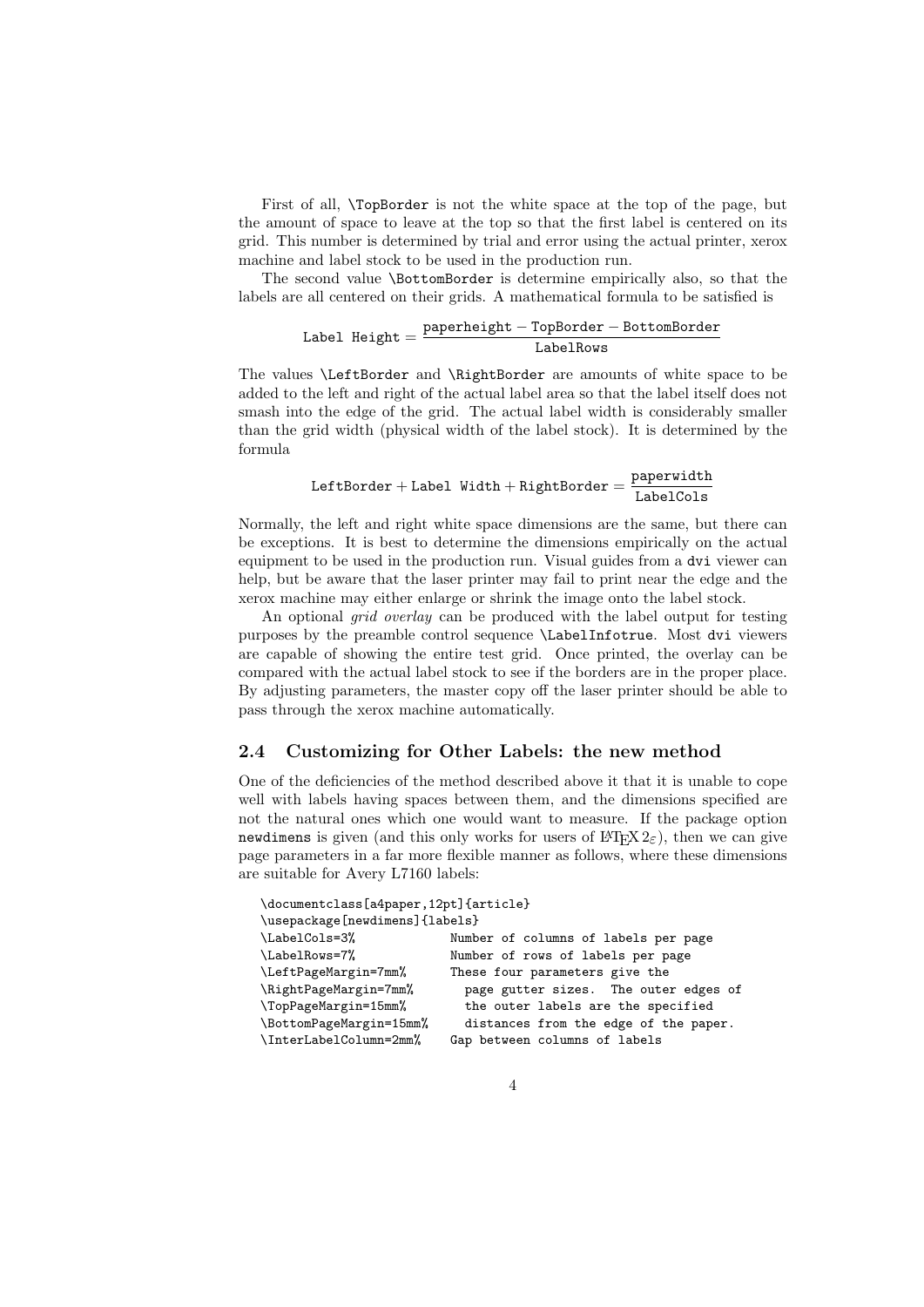| \InterLabelRow=0mm%     | Gap between rows of labels           |
|-------------------------|--------------------------------------|
| \LeftLabelBorder=5mm%   | These four parameters give the extra |
| \RightLabelBorder=5mm%  | space used around the text on each   |
| \TopLabelBorder=5mm%    | actual label.                        |
| \BottomLabelBorder=5mm% |                                      |
| \begin{document}%       | End of preamble                      |

(The **\LabelSetup** form can also be used, as above.) Thus the four  $\ldots$  PageMargin parameters and the \InterLabel... paramenters define the location of the physical labels on the page, and the four  $\ldots$  LabelBorder parameters define how the space on each label is to be used.

As before, the printer driver is expected to print the page exactly as it should in vanilla TEX, i.e., with the origin of the page down one inch and right one inch from the top left hand corner of the paper. If it doesn't, adjust the printer driver parameters.

We now describe how the locations of the labels are determined, as we did before. The label height and label width are given by the formulæ:

```
LabelRows \times Label height + (LabelRows - 1) \times InterLabelRow =
    paperheight − TopPageMargin − BottomPageMargin
```
and

```
LabelColumns \times Label width + (LabelColumns - 1) \times InterLabelColumn =
paperwidth − LeftPageMargin − RightPageMargin
```
Then, within each label, the label text is vertically centered in a box which is indented \TopLabelBorder from the top of the label, \BottomLabelBorder from the bottom, \LeftLabelBorder from the left and \RightLabelBorder from the right.

It is an error if  $TopLabelBorder + BottomLabelBorder \ge Label height$ , and similarly for the width; the results in such cases may be unpredictable.

Note that the \LabelInfoTrue function only draws the outlines of the physical labels; see below for information on \LabelGridtrue.

### 2.5 Using an External Label source File

The simplest form of input is very short, as in the following example:

```
\documentclass{article}
\usepackage{labels}
\begin{document}
\labelfile{names.dat}
\end{document}
```
where names.dat contains names and address in *plain format*. Source files in plain format may contain extra blank lines (only one blank line between labels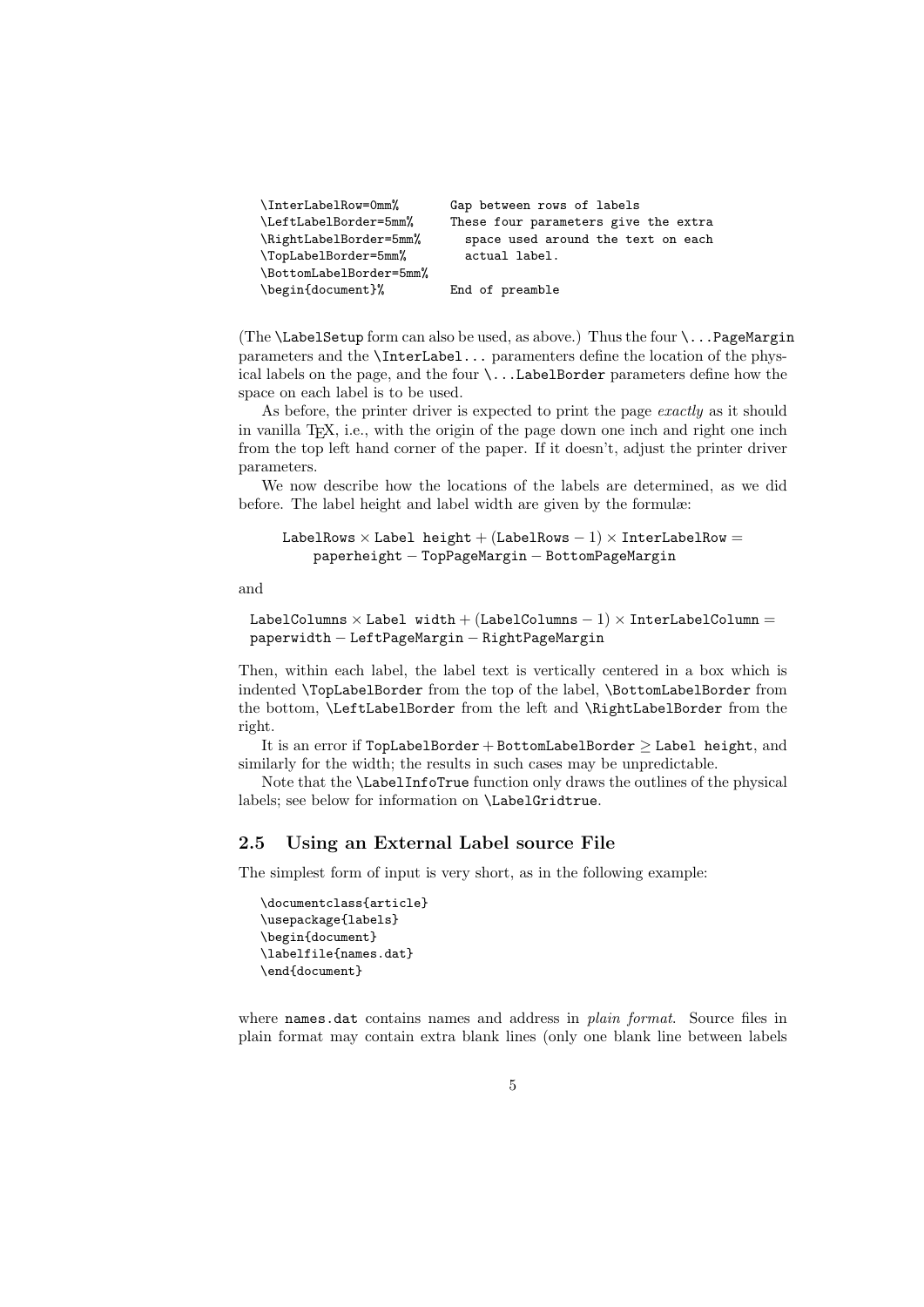is required). Sort fields should begin with % in column 1, so they don't print as part of the label. Leading and trailing blanks on lines are ignored. The formfeed character Ctrl-L seems to be acceptable in the source. A formfeed is not ignored, even if it appears at the end of the file. For example, if ^L appears on a line by itself, then it either produces an empty label or else a blank line, if it happens to be in a group of label lines. The label data commonly appears on lines, flush left, with no intervening blank lines, because a blank line signals a new label. To purposely create blank labels, as for filling out a page of labels, see the control sequence  $\lambda$ skiplabels{#1}, *infra*. The actual text in the external file may contain LATEX markup controls. This includes comment marks  $\chi$ , which will be ignored during typesetting.

# Source File Creation and Sorting

Most mailing lists that already exist can be edited to create an acceptable list in the proper format. If long lines are to wrap, then force all the material to be wrapped onto one line in the source. Otherwise, break the material into lines of the length desired. Any special items in a mailing label can be coded in  $\mathbb{F}T_F X$ , e.g., foreign names with accented characters, trademarks and font size changes.

Generally, raw sources have to be searched for special LAT<sub>EX</sub> controls and brought up to standard. The characters below may be used in a source file for writing L<sup>AT</sup>EX code. Generally, a raw source has to be manually stripped of these characters.

| Double quote             |     | Hash (number) $\forall$ # |        | Underscore   | ∖    |
|--------------------------|-----|---------------------------|--------|--------------|------|
| Dollar                   | \\$ | Percent                   | \%     | Ampersand    | \&   |
| Less than                | \ < | Greater than              | $\vee$ | Vertical bar | A.L. |
| Commercial at $\sqrt{a}$ |     | Backslash                 |        | Circumflex   | \ ^  |
| Left brace               |     | Right brace               |        | Tilde        | ╰    |

A typical comment line might start with  $\%$  and then  $\sim$ L (ctrl-L) followed by a sort key (e.g., the zip code or last name). The emacs editor supports a method of sorting such records, thereby rearranging the source file into a new label order. The method:

- Mark the whole file as a region:  $\hat{\ }$ [< goes to the top of file, then  $\hat{\ }$ @ sets mark; follow by  $\hat{\ }$  [> to mark the whole file.
- Invoke emacs's sort-pages external routine as follows. Press  $\hat{z}$  [x then enter sort-pages and press return. The region marked will be sorted on the first line of each page, with a page delimited by  $\hat{}$ L. For some emacs versions, the first line of the marked block has to be empty, in order to produce a successful sort.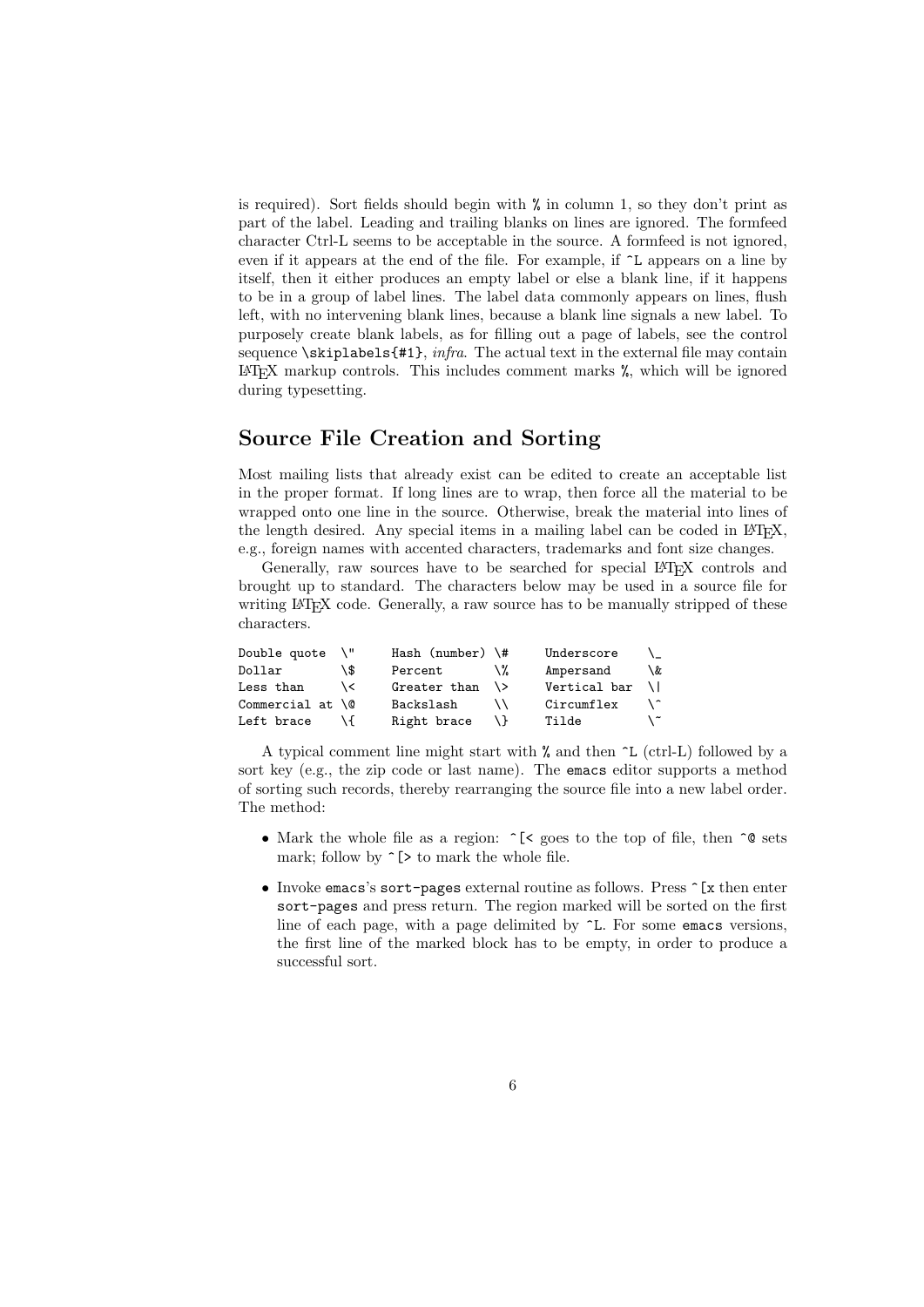# General purpose LAT<sub>E</sub>X Source

To set up a general-purpose LATEX source file, use the following source, which prompts for the labels file name.

```
\documentclass{article}
\usepackage{labels}
\begin{document}
\promptlabels
\end{document}
```
### 2.6 Labels in the Main File

The names and addresses can appear directly in the main file, rather than using \labelfile to include them. The file format is to be exactly as described above. Especially, follow the advice about blank lines, which delimit labels. This example makes use of the labels environment.

```
\documentclass{article}
\usepackage{labels}
\begin{document}
\begin{labels}
Me
My address
My City, State, Zipcode
My Brother
His address
His City, State, Zipcode
\end{labels}
\end{document}
```
# 2.7 Control Sequences to Make Labels

There are other ways of accessing the same system.

1. The control sequence called \addresslabel[#1]{#2} accepts for optional argument #1 LATEX controls, e.g., font size and style, and for argument #2 the rows of a tabular array of one column.

```
\documentclass{article}
\usepackage{labels}
\begin{document}
 \addresslabel[\small\sffamily]
 {Me \\my street \\ mytown \\ England}
\end{document}
```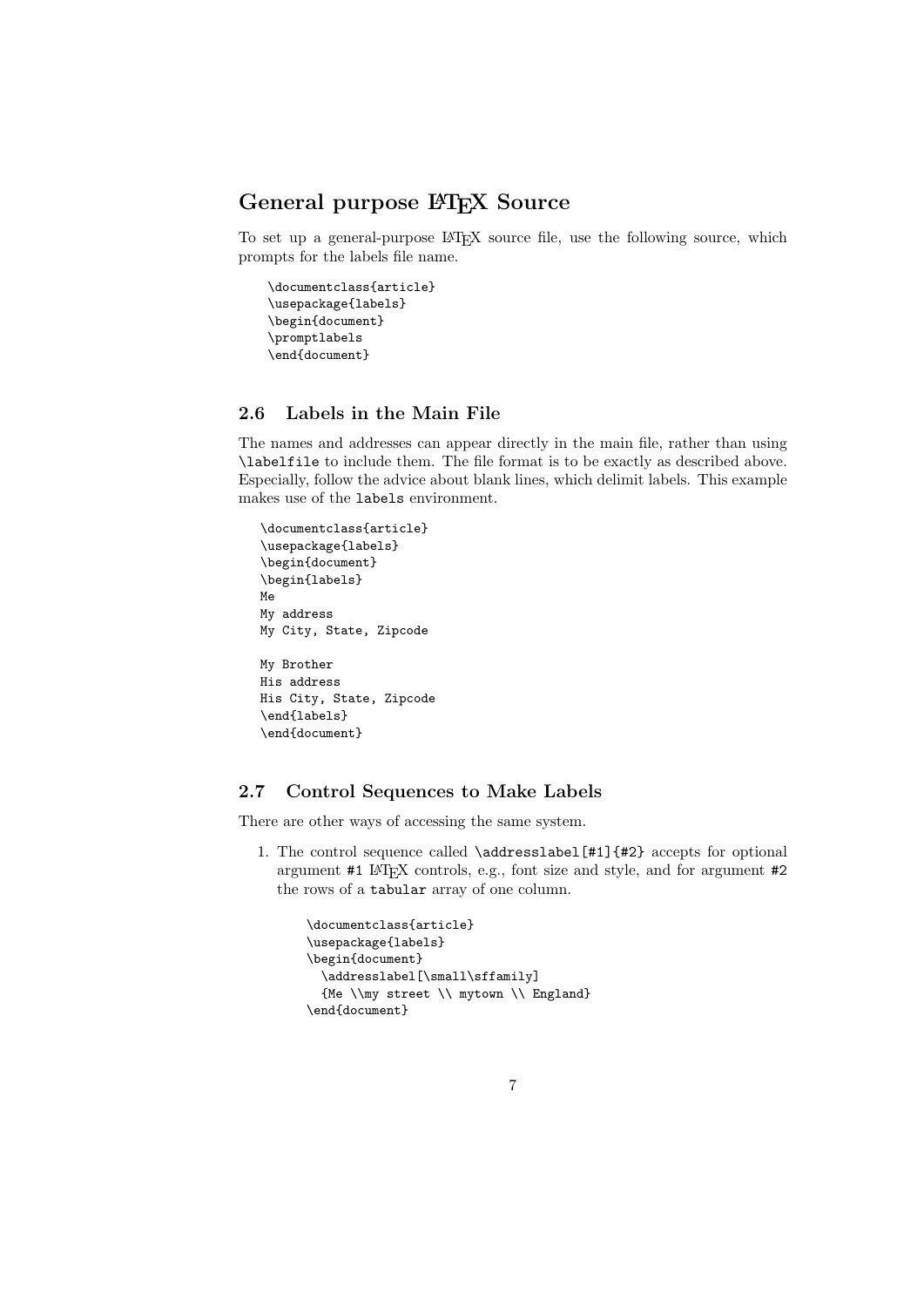2. Boxed labels use the special macro called \boxedaddresslabel  $[#1]{#2}$ , as follows. This produces a frame-box around the label itself, leaving lots of white space around the frame. An optional argument  $[#1]$  is provided for local setting of LAT<sub>E</sub>X controls, for example, [\fboxsep=3pt] will change the white space near the frame. The boolean variable \LabelInfotrue appears in the preamble in order to print out additional information, especially the label dimensions and the settings of certain variables.

```
\documentclass{article}
\usepackage{labels}
\LabelInfotrue
\begin{document}
  \boxedaddresslabel[\fboxsep=3pt]
  {\textbf{Me} \\my street \\ mytown \\ England}
\end{document}
```
3. To duplicate a label, there is a counter called \numberoflabels which you can set. For example, to print a return address 21 times, use this source:

```
\documentclass{article}
\usepackage{labels}
\numberoflabels=21
\begin{document}
 \addresslabel{Me \\my street \\ mytown \\ England}
\end{document}
```
4. For more sophisticated users, there is a macro \genericlabel which you can call, with an argument of whatever you want to appear on the label (e.g., for disk labels). Thus you could have

| \genericlabel{%                           |                    |
|-------------------------------------------|--------------------|
| \begin{tabular}{ c }                      |                    |
| \hline                                    |                    |
| My Amazing Program\\                      | My Amazing Program |
| \hline                                    | -----------------  |
| Disk 1 of $1\lambda$<br>to produce a      | Disk 1 of 1        |
| \hline                                    | ------------------ |
| \emph{We aim to serve}\\\ abel like this: | lWe aim to serve   |
| \hline                                    | ------------------ |
| \end{tabular}                             |                    |
|                                           |                    |

This feature has been used to print business cards with graphical logo.

## 2.8 Wrapping Long Lines and Debugging

Debugging of label files can be assisted by the internal error messages which are emitted when a label box is too high or too wide for the set parameters. This kind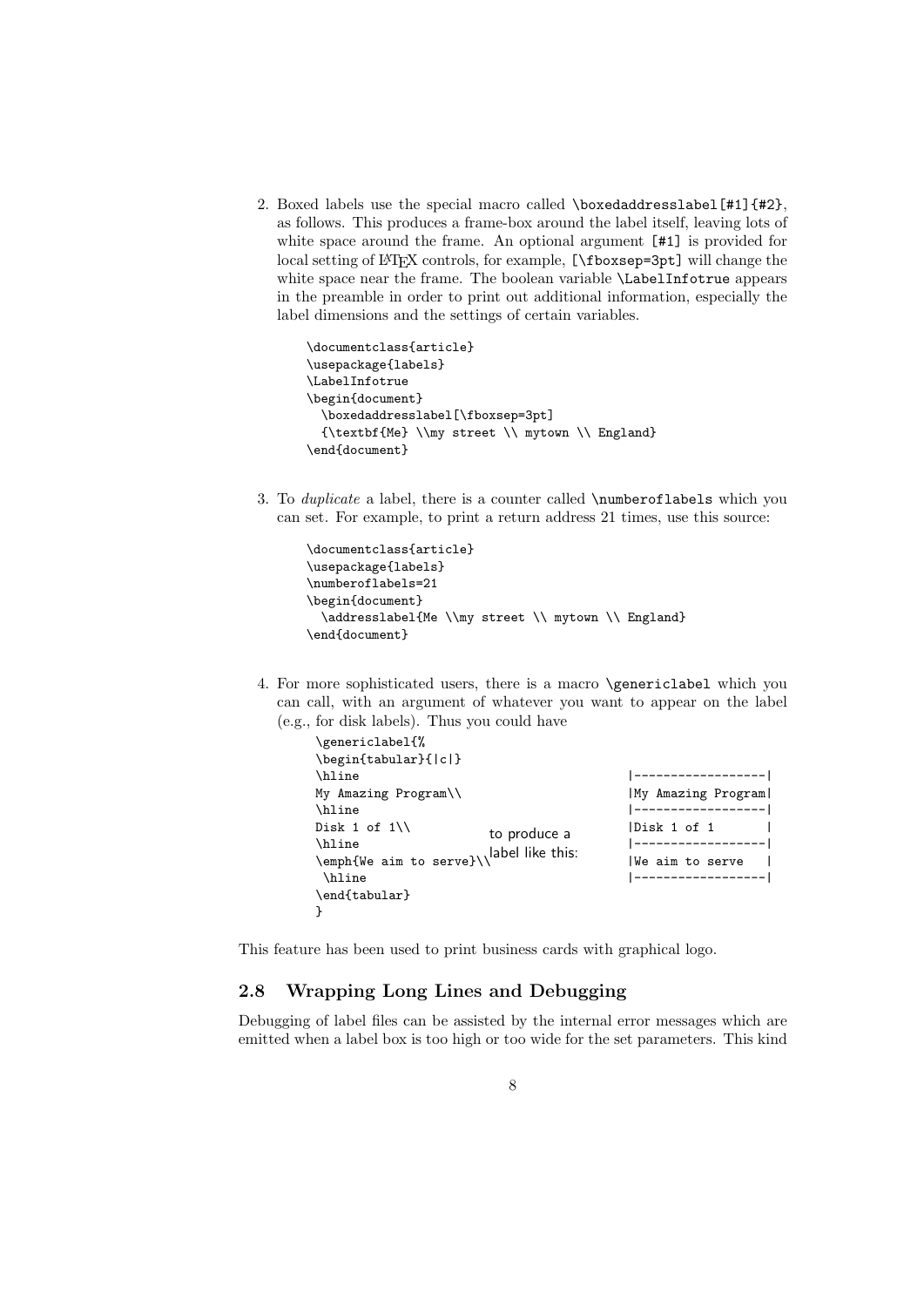of error is unlikely to occur with the standard controls and the labels environment, because by default they use ragged right and wrap long lines.

In all modes, you can opt for a grid around each label field by setting a Boolean variable called \LabelGridtrue, e.g.,

```
\documentclass{article}
\usepackage{labels}
\LabelGridtrue
\numberoflabels=21
\begin{document}
  \addresslabel{Me \\my street \\ mytown \\ England}
\end{document}
```
By default you get no grids. The grids are useful for judging the 'spillover' of addresses onto adjacent labels, caused by long lines. See also \boxedaddresslabel, which draws a tighter box with more white space around the label text. Both can be used at the same time.

# 3 The macros

First of all, identify the package start, and specify that we recognise the newdimens option. The \iflabel@traddimens macro will record whether we are using the tradition labels dimension system or not.

```
1 (*package)
2 (!latex209) \NeedsTeXFormat{LaTeX2e}
3 \langle !| \text{atex209} \rangle \ProvidesPackage{labels}[2003/05/22 v.13]
4 (*latex209)
5 \newdimen\paperwidth
6 \paperwidth=8.5in% 297mm for a4paper
7 \newdimen\paperheight
8 \paperheight=11in% 210mm for a4paper
9 \def\settoheight#1#2{\setbox\@tempboxa%
10 \hbox{#2}#1\ht\@tempboxa\setbox\@tempboxa\box\voidb@x}
11 \def\PackageWarning#1#2{\typeout{#1: #2}}
12 \langle/latex209\rangle13 \newif\iflabel@traddimens
14 \label@traddimenstrue
15 \!latex209\\DeclareOption{newdimens}{\label@traddimensfalse}
16 (!latex209) \ProcessOptions
We will be recording the size of a label, and the dimensions of the grid, so we set
up variables accordingly.
```
17 \newcount\LabelCols

18 \newcount\LabelRows

19 \iflabel@traddimens

- 20 \newdimen\LeftBorder
- 21 \newdimen\RightBorder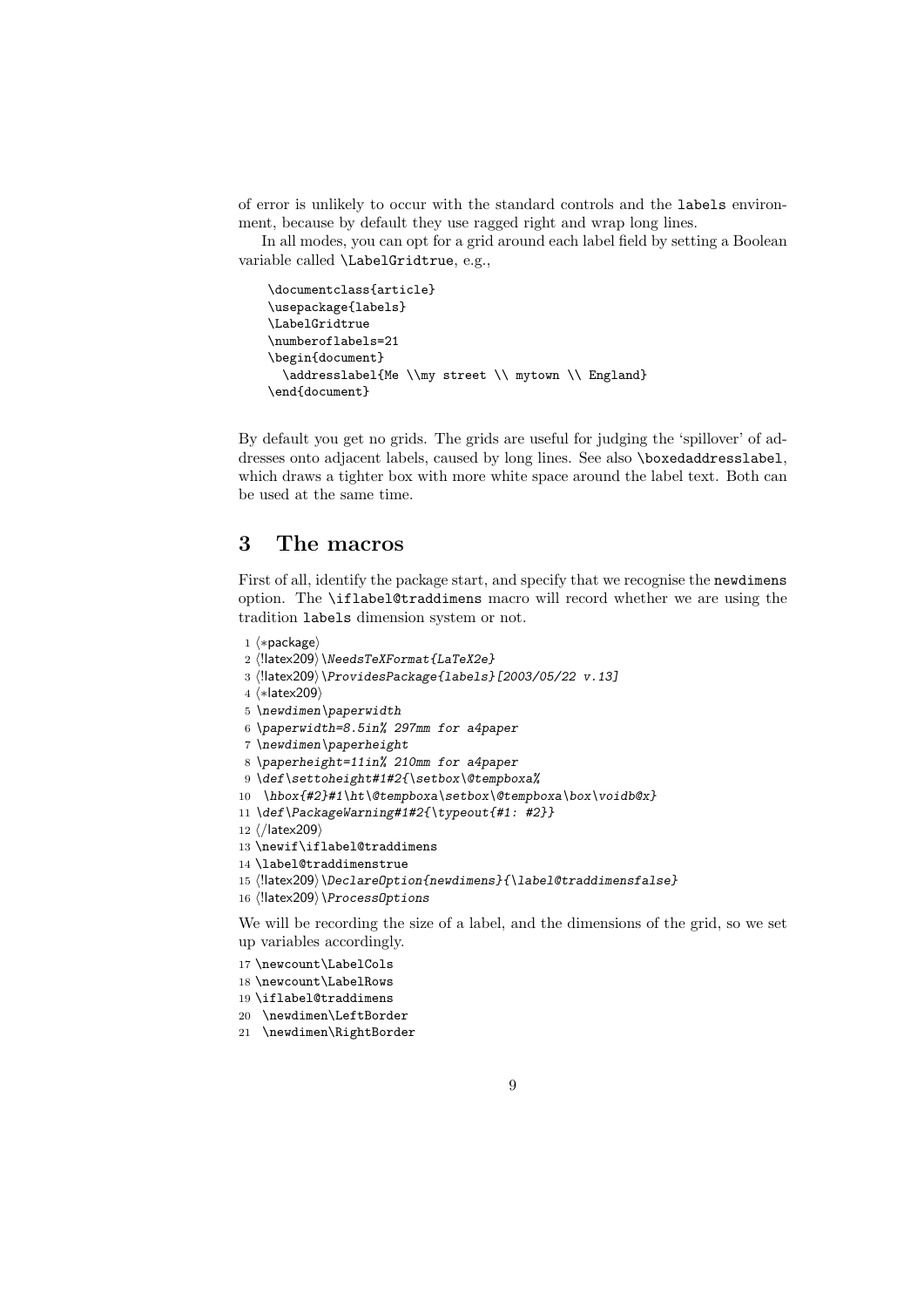```
22 \newdimen\TopBorder
```

```
23 \newdimen\BottomBorder
```
\else

- \newdimen\LeftPageMargin
- \newdimen\RightPageMargin
- \newdimen\TopPageMargin
- \newdimen\BottomPageMargin
- \newdimen\InterLabelColumn
- \newdimen\InterLabelRow
- \newdimen\LeftLabelBorder
- \newdimen\RightLabelBorder
- \newdimen\TopLabelBorder
- \newdimen\BottomLabelBorder \fi
- \newcount\numberoflabels
- \newdimen\label@width
- \newdimen\label@height
- \newdimen\area@width
- \newdimen\area@height
- \newdimen\half@label
- \newdimen\half@area
- \newdimen\addr@width
- \newdimen\LabTmp
- \newsavebox\this@label
- \newcount\label@number
- \newcount\skip@labels
- \newcount\l@so@far
- \newcount\LabelTotal
- \newif\ifLabelGrid
- \newif\iffirst@label
- \newif\ifLabelInfo
- \first@labeltrue
- \LabelGridfalse
- \LabelInfofalse

Set defaults for the labels based upon paper size and common use. These values can be reset dynamically at runtime in the preamble.

```
56 \ifdim\paperwidth=210mm\relax%
57 \LabelCols=3\relax\LabelRows=8\relax% a4paper
58 \else
59 \LabelCols=3\relax\LabelRows=7\relax% letterpaper
```
60  $\fi$ fi%

These variables are provided to allow you to force a border on the left and right edges of each label. The values will affect every label, of course, so you may need to experiment to get pleasing results. The other variables adjust the gutter width at the top and bottom of a page. They apply just to these two edges, and do not apply to a particular label. Different defaults are necessary if we are using newdimens. A LaserJetIII seems to ignore about 8mm on the edges. Xerox machines ignore even more, on all sides.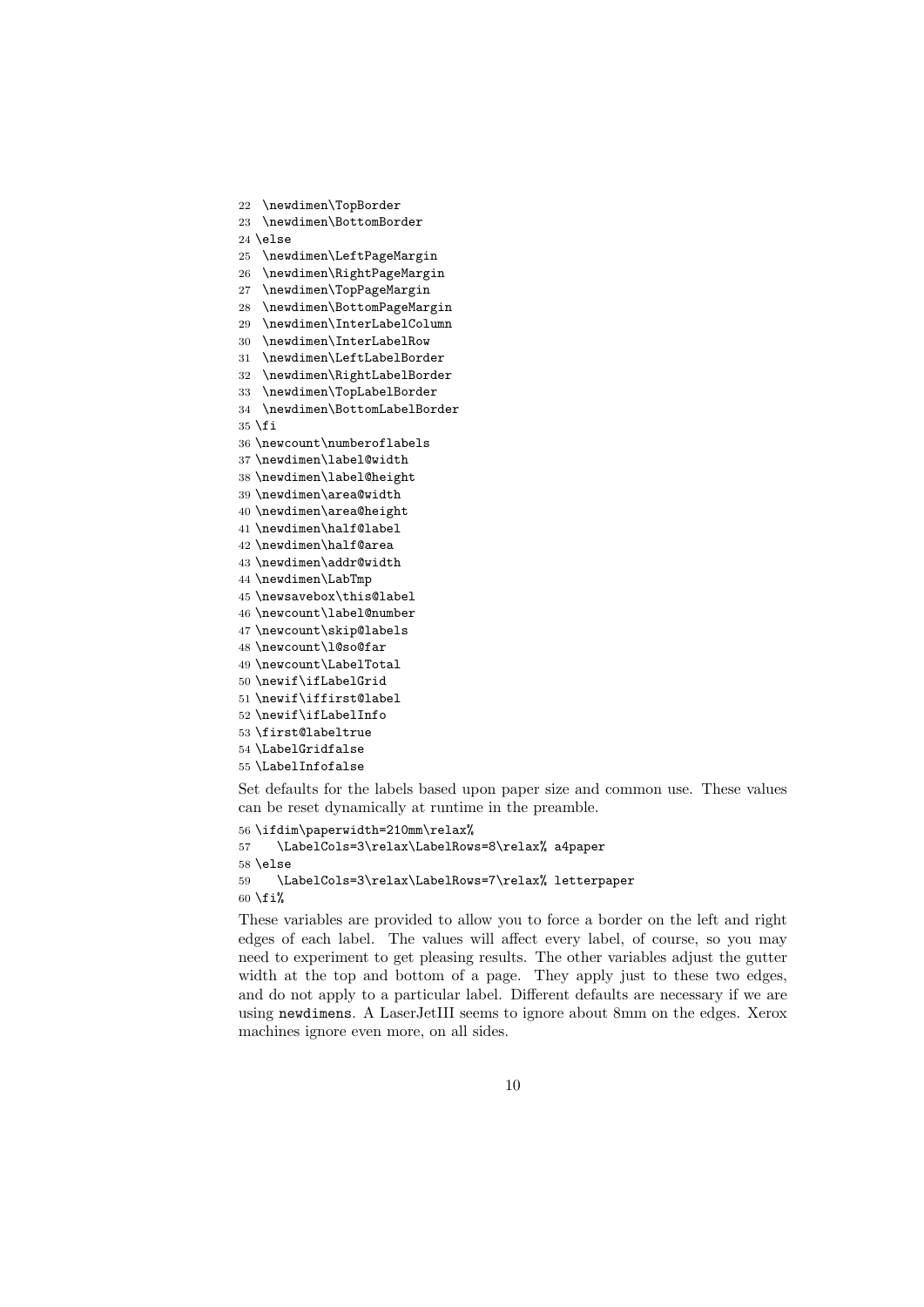- \iflabel@traddimens
- \LeftBorder=8mm
- \RightBorder=8mm
- \TopBorder=9mm
- \BottomBorder=2mm
- \else
- \LeftPageMargin=4mm
- \RightPageMargin=4mm
- \TopPageMargin=5mm
- \BottomPageMargin=5mm
- \InterLabelColumn=0mm
- \InterLabelRow=0mm
- \LeftLabelBorder=5mm
- \RightLabelBorder=5mm
- \TopLabelBorder=4mm
- \BottomLabelBorder=4mm

\fi

We need to reset all the dimensions appropriately for a page of labels, and the printer will need to know about the paper size as well.

\textwidth=\paperwidth

- \textheight=\paperheight
- \topmargin=-1in
- \headheight=0em
- \headsep=0em
- \topskip=0em
- \footskip=0em
- \oddsidemargin=-1in
- \evensidemargin=-1in
- \pagestyle{empty}
- \parindent=0em
- \parskip=0pt

Now calculate the size of labels simply as a proportion of the page size (if you haven't got that right, this won't work, will it?). This macro is to be executed before the first label is made. In environment labels and macro \genericlabel (see below) this happens automatically. If you write your own label environment or macro, then model it after one of the aforementioned.

We have two versions of this macro, depending on whether the newdimens option has been set.

- \iflabel@traddimens
- \def\@LabelSetup{%
- \global\label@width\textwidth
- \global\divide\label@width by\LabelCols
- \global\label@height\textheight
- \global\advance\label@height by-\TopBorder
- \global\advance\label@height by-\BottomBorder

\global\divide\label@height by\LabelRows

The top margin of the paper is generally unused for labels. Avery 5360 label sheets have a 1/4-inch gutter on the top and bottom. However, there are no left or right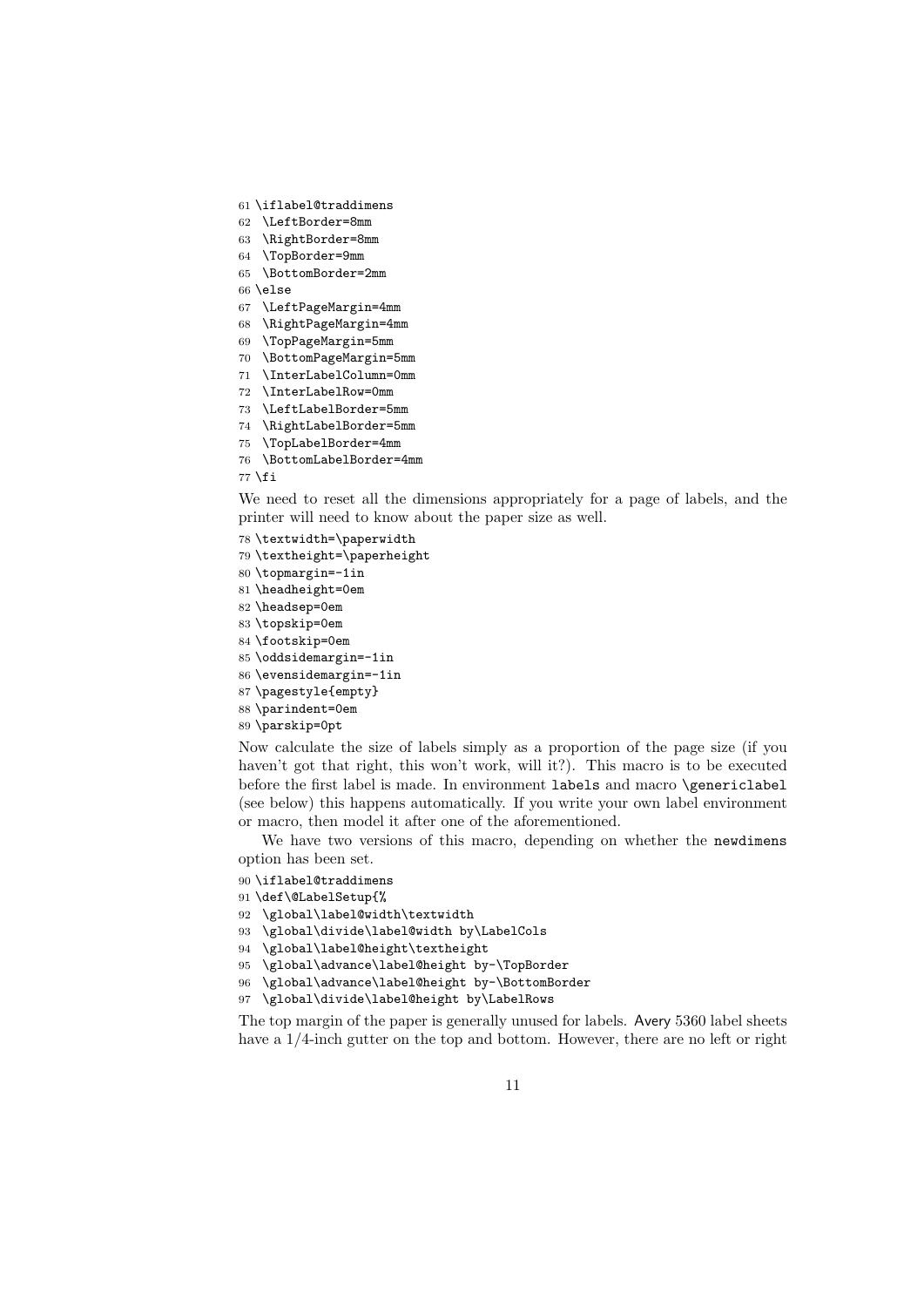margin gutters. We adjust the top margin to keep the labels from printing on the gutter.

\global\topmargin=-1in\global\advance\topmargin by\TopBorder

It is not usually advisable to make the label printing go right to the edge of the available area, so \area@width gives the area that will actually be used for printing; the width is cut down by \LeftBorder plus \RightBorder. These dimensions can be set to zero if you have a design that uses the whole label.

\global\area@width=\label@width

```
100 \global\advance\area@width by -\LeftBorder
```

```
101 \global\advance\area@width by -\RightBorder
```
If the labels are to be produced on a grid, for debugging, then the usual setting of \fbox separator width and \fbox rule width must be subtracted so that the label box doesn't crash into the grid.

```
102 \ifLabelGrid%
103 \global\advance\area@width by-2\fboxsep
104 \global\advance\area@width by-2\fboxrule
105 \fi
```
The height of the label box will be 2\half@label. However, this box will definitely crash into the grid lines. Reduce the label height to account for the rule and separator widths that will be added automatically by the boxing routine later on.

```
106 \ifLabelGrid
```

```
107 \global\advance\label@height by-2\fboxsep
108 \global\advance\label@height by-2\fboxrule
109 \fi
110 \global\half@label=\label@height\divide\half@label by2\relax
111 \global\label@number=1\relax
112 }
```
Now we handle the newdimens variant. The same general scheme applies, but the calculations are different.

```
113 \else
```
- \def\@LabelSetup{%
- \global\label@width\textwidth
- \global\advance\label@width by-\LeftPageMargin
- \global\advance\label@width by-\RightPageMargin
- \global\advance\label@width by-\LabelCols\InterLabelColumn
- \global\advance\label@width by\InterLabelColumn
- \global\divide\label@width by\LabelCols
- \ifdim\label@width<0pt

```
122 \PackageWarning{labels}{Some dimensions are silly: label width
```
- 123 \the\label@width~is negative!}
- \label@width=0pt
- \fi
- \global\label@height\textheight
- \global\advance\label@height by-\TopPageMargin
- \global\advance\label@height by-\BottomPageMargin
- \global\advance\label@height by-\LabelRows\InterLabelRow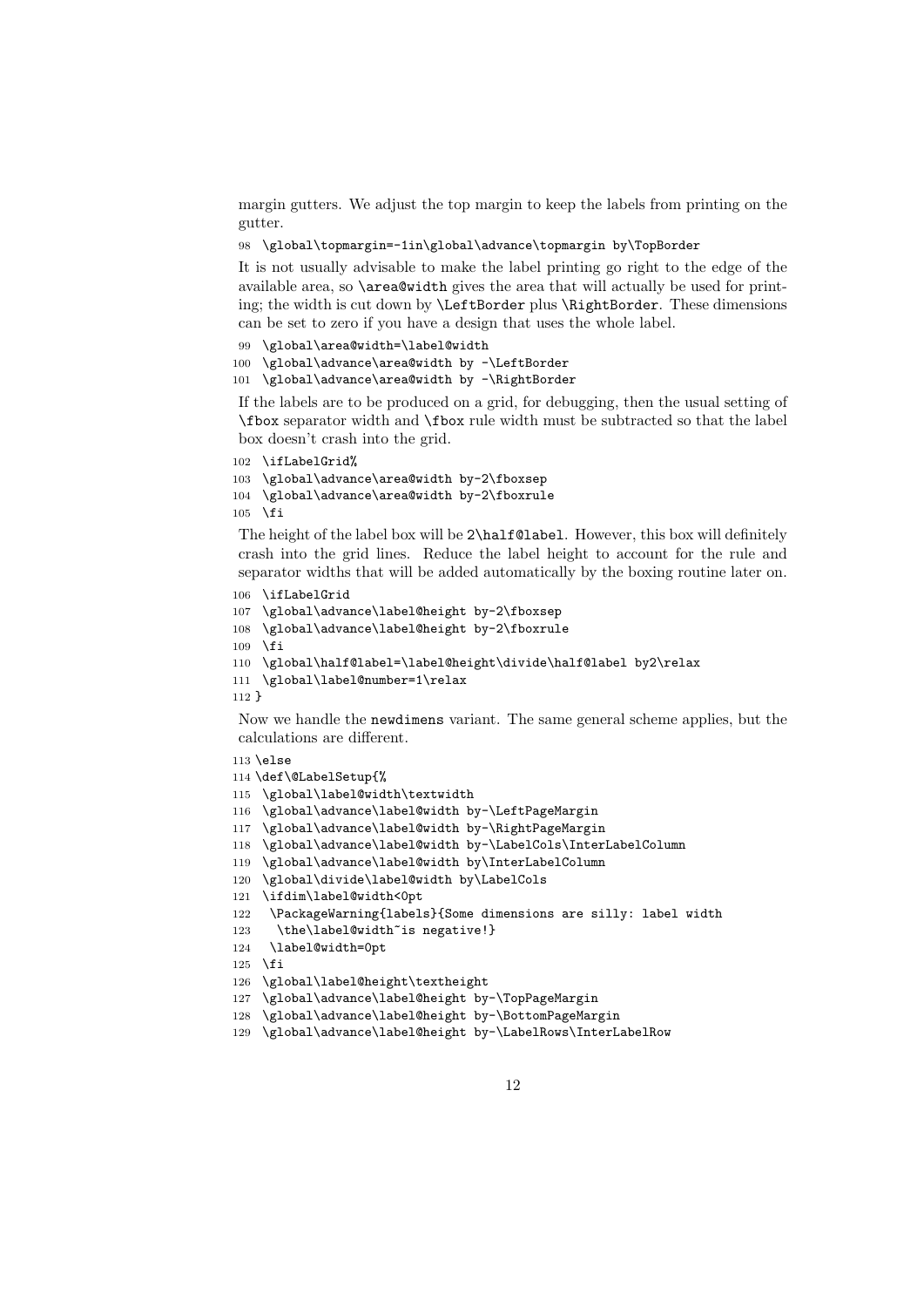```
130 \global\advance\label@height by\InterLabelRow
131 \global\divide\label@height by\LabelRows
132 \ifdim\label@height<0pt
133 \PackageWarning{labels}{Some dimensions are silly: label height
134 \the\label@height~is negative!}
135 \label@height=0pt
136 \fi
```
We now adjust the  $\ldots$  margin parameters to take account of  $\TopPageMargin$ and \LeftPageMargin.

```
137 \global\topmargin=-1in\global\advance\topmargin by\TopPageMargin
```
 \global\oddsidemargin=-1in\global\advance\oddsidemargin by\LeftPageMargin \global\evensidemargin=\oddsidemargin

Again, \area@width gives the area that will actually be used for printing; the width is cut down by **\LeftLabelBorder** plus **\RightLabelBorder**. These dimensions can be set to zero if you have a design that uses the whole label. Similarly, \area@height gives the height of the printing area, \half@label gives half of the label height and \half@area gives half of the printable area height.

```
140 \global\area@width=\label@width
141 \global\advance\area@width by -\LeftLabelBorder
142 \global\advance\area@width by -\RightLabelBorder
143 \global\area@height=\label@height
144 \global\advance\area@height by -\TopLabelBorder
145 \global\advance\area@height by -\BottomLabelBorder
146 \global\half@label=\label@height\divide\half@label by 2\relax
147 \global\half@area=\area@height\divide\half@area by 2\relax
148 \global\label@number=1\relax
149 }
150 \fi
```
The boolean variable \LabelInfotrue is used to toggle the amount of information printed at runtime. The boolean is placed in the preamble to invoke a more informative printout. The default is no information, but still echo a message, saying how to print more information.

```
151 \def\LabelSetup{\@LabelSetup
152 \ifLabelInfo
153 \typeout{Control sequences adjustable in the preamble:}
154 \typeout{\LabelRows=\the\LabelRows}
155 \typeout{\LabelCols=\the\LabelCols}
156 \iflabel@traddimens
157 \typeout{The newdimens option was not selected; the used parameters are:}
158 \TypeoutBlurb{\TopBorder}{\TopBorder}
159 \TypeoutBlurb{\BottomBorder}{\BottomBorder}
160 \TypeoutBlurb{\LeftBorder}{\LeftBorder}
161 \TypeoutBlurb{\RightBorder}{\RightBorder}
162 \angle \text{hs}163 \typeout{The newdimens option was selected; the used parameters are:}
164 \TypeoutBlurb{\TopPageMargin}{\TopPageMargin}
165 \TypeoutBlurb{\BottomPageMargin}{\BottomPageMargin}
```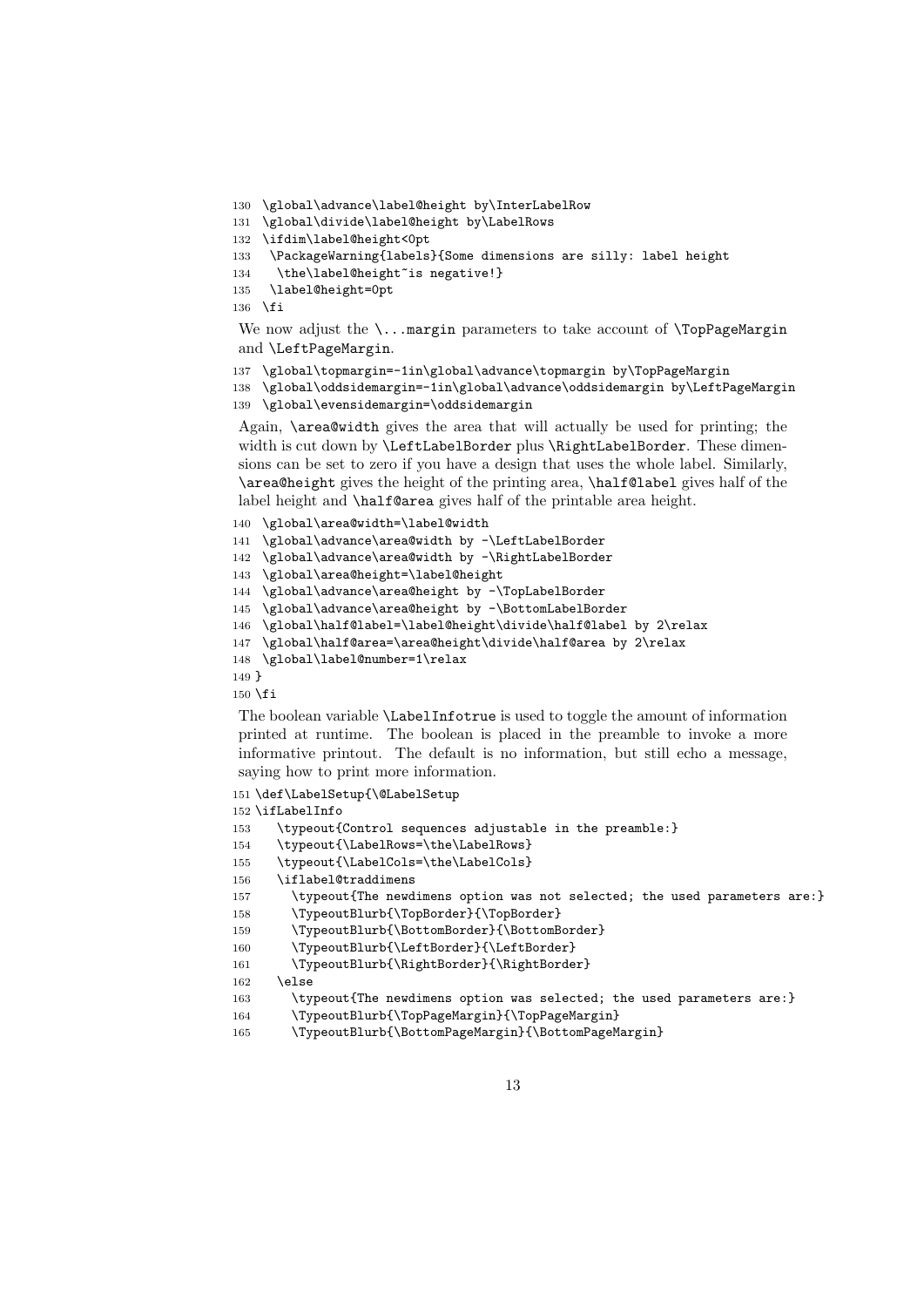```
166 \TypeoutBlurb{\LeftPageMargin}{\LeftPageMargin}
167 \TypeoutBlurb{\RightPageMargin}{\RightPageMargin}
168 \TypeoutBlurb{\InterLabelColumn}{\InterLabelColumn}
169 \TypeoutBlurb{\InterLabelRow}{\InterLabelRow}
170 \TypeoutBlurb{\TopLabelBorder}{\TopLabelBorder}
171 \TypeoutBlurb{\BottomLabelBorder}{\BottomLabelBorder}
172 \TypeoutBlurb{\LeftLabelBorder}{\LeftLabelBorder}
173 \TypeoutBlurb{\RightLabelBorder}{\RightLabelBorder}
174 \fi
175 \typeout{Computed values:}
176 \TypeoutBlurb{Label Width}{\label@width}
177 \TypeoutBlurb{Label Height}{\label@height}
178 \else
179 \typeout{To print info, put '\protect\LabelInfotrue' in the preamble}
180 \fi
181 }
```
We might want to print the same label several times, so \sticky@label will repeat \make@label a specified number of times (\numberoflabels)

```
182 \numberoflabels=1%
```

```
183 \def\sticky@label{\l@so@far=0%
184 \loop\ifnum\l@so@far<\numberoflabels\advance\l@so@far by 1\make@label%
185 \repeat}
```
The real label-making macro appears below. It assumes the actual text is in a box called \this@label. It is vital to make sure spaces are not included at the end of lines in these macros, or all hell breaks loose. Internal checks are made for box width and height, to report violations. The environments and macros provided below always produce a ragged right box of fixed width. Use \genericlabel to defeat the ragged right box and fixed box width.

```
186 \def\make@label{%
187 \ifnum\LabelTotal=0\vfill\eject\LabelTotal=\LabelRows\relax
188 \multiply\LabelTotal by \LabelCols\fi
189 \advance\LabelTotal by -1\relax
190 \ifLabelGrid
191 \let\boxing@type\framebox
192 \else
193 \let\boxing@type\makebox
194 \fi
```
The boxes made by the method below can overflow horizontally or vertically. The code below emits an error message which pinpoints the trouble and the degree of difficulty encountered. Most of the time the text wrapping and ragged right controls fix the problem, but some extra long lines can be troublesome. An essential part of this code is to test the box for zero width, which will emit an empty label. If we are doing it on purpose, then emit the label, otherwise discard it.

```
195 \settowidth{\LabTmp}{\usebox{\this@label}}%
```

```
196 \ifdim\LabTmp=0cm\let\action=\relax\else\let\action=\BuildB@x\fi
```

```
197 %\TypeoutBlurb{Box Width}{\LabTmp}%
```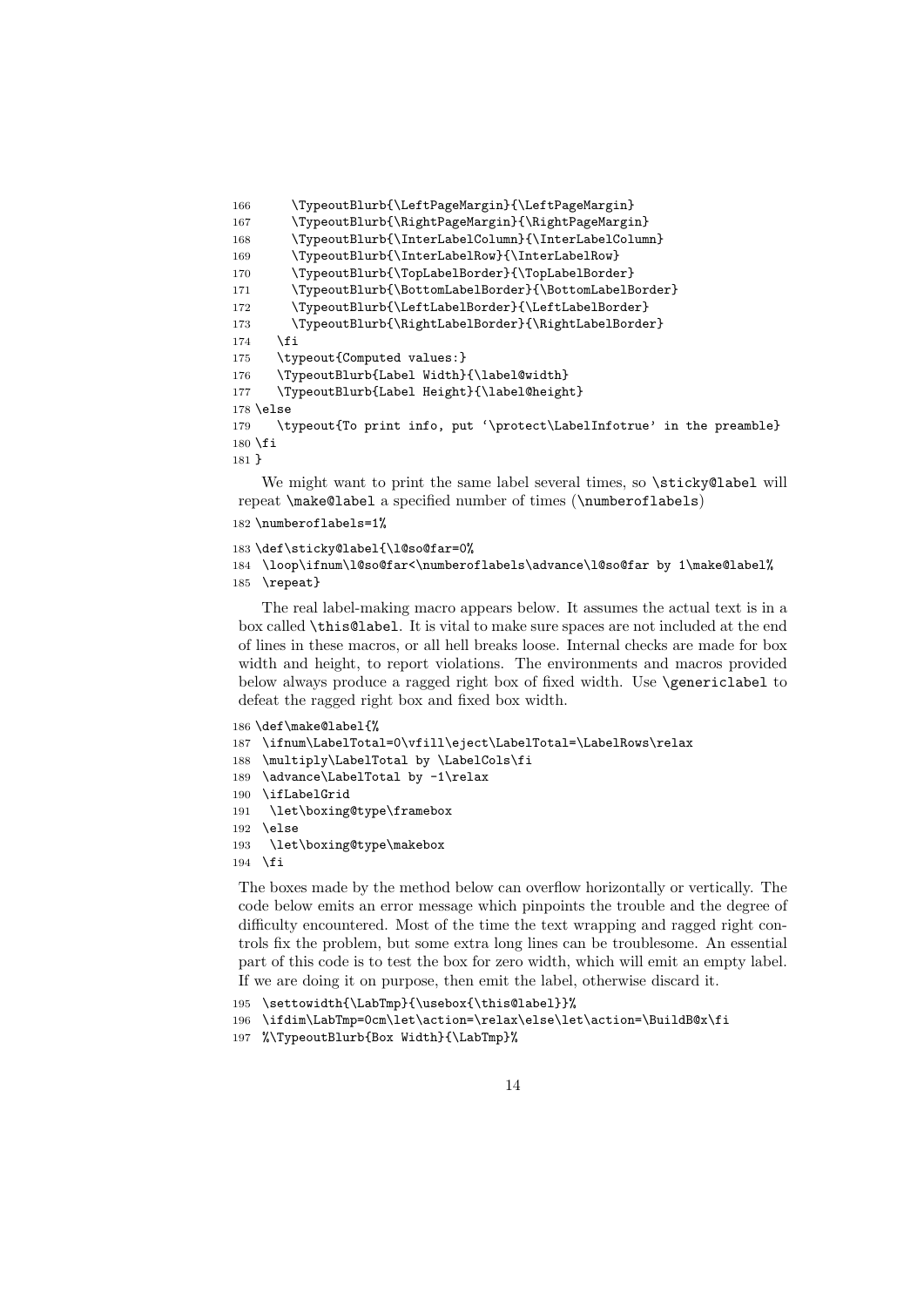```
198 \advance\LabTmp by -\area@width
```

```
199 \ifdim\LabTmp>0cm\relax
```

```
200 \PkgBlurb{Label too wide}{\LabTmp}\fi
```
- \settoheight{\LabTmp}%
- {\begin{tabular}{l}\usebox{\this@label}\end{tabular}}%
- %\TypeoutBlurb{Box height}{\LabTmp}%
- \iflabel@traddimens\advance\LabTmp by -\half@label
- \else\advance\LabTmp by -\half@area\fi
- \ifdim\LabTmp>0cm\relax
- \LabTmp=2\LabTmp\PkgBlurb{Label too tall}{\LabTmp}\fi

Check for an empty box. Build the box provided it has some dimension or else we are skipping labels on purpose. Otherwise, it's empty and we discard it.

```
208 \ifnum\skip@labels<\sk@pped\let\action=\BuildB@x\fi
209 \action
```
}

Now build the box for the actual label. The box has minimum height, which is set by using a vertical rule of zero width. At the same time, set a minimum box width. Set a position to half-way up a strut of the height of the label, thus forcing text to be the correct height and vertically centered. Apply box methods to adjust the white space left and right, using horizontal rules of zero height.

```
211 \def\BuildB@x{%
212 \iflabel@traddimens
213 \boxing@type[\label@width][c]{%
214 \rule{0pt}{\label@height}%
215 \raisebox{\half@label}[0pt][0pt]{%
216 \rule{\LeftBorder}{0pt}%
```

```
217 \usebox{\this@label}%
```

```
218 \rule{\RightBorder}{0pt}%
```
}}%

We have a slightly different system when we are using the new dimension system. We vertically center the label in the printing area and indent in by the value of \LeftLabelBorder. We also mess with the value of \fboxsep to make a framed box which doesn't interfere with the placing of the label text.

```
220 \else
```
- \begingroup
- \fboxsep=-\fboxrule
- \boxing@type{%
- \vbox to \label@height{%
- \vskip\TopLabelBorder
- $226 \text{ VSS}$
- \hbox to \label@width{%
- \hskip\LeftLabelBorder
- 229 \usebox{\this@label}%
- 230 \hss<br>231 \end{bmatrix}
- 
- $232 \text{ V}$
- \vskip\BottomLabelBorder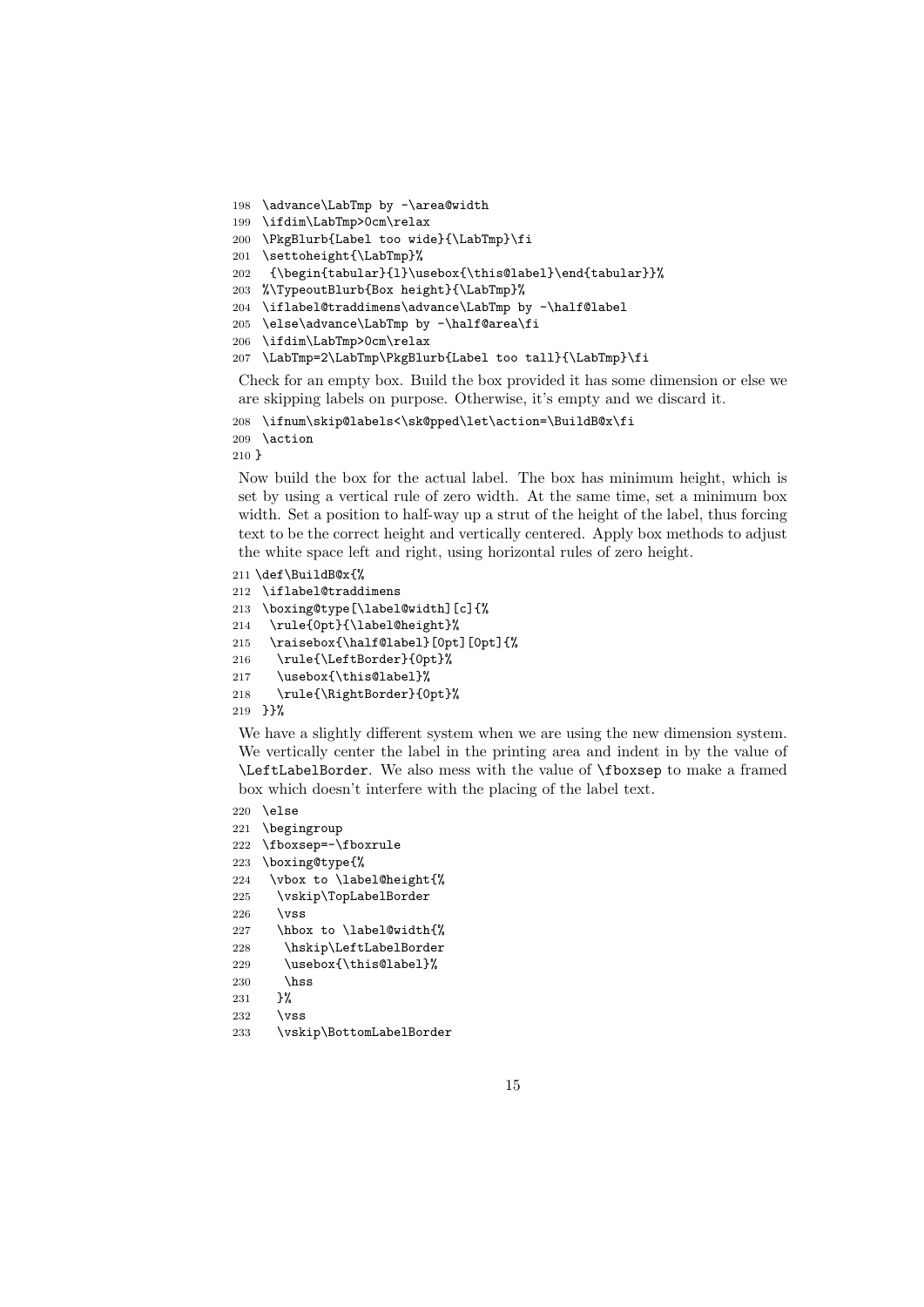234 }%

```
235 }%
```

```
236 \endgroup
```

```
237 \fi
```
Print + for this label to target errors by label number. Empty labels made on purpose are printed as x. Start a new line and print | if we have printed a row of \LabelCols labels.

```
238 \ifnum\skip@labels<\sk@pped\message{x}\else\message{+}\fi
239 \ifnum\label@number=\LabelCols
240 \message{|}%
241 \endgraf\nointerlineskip
242 \iflabel@traddimens\else\vskip\InterLabelRow\fi
243 \global\label@number=1
244 \else\global\advance\label@number by 1
245 \iflabel@traddimens\else\hskip\InterLabelColumn\fi
246 \overline{1}247 }
```
To print out dimensions in more usual millimeters, the following macros are used, which convert from T<sub>E</sub>X's scaled points into millimeters. The common T<sub>E</sub>X points are also printed.

```
248 \newcount\@Milli
249 \def\ToMilli#1{\@Milli=#1\advance\@Milli by93225\relax
250 \divide\@Milli by 186450\relax}
251 \def\PkgBlurb#1#2{\ToMilli{#2}%
252 \PackageWarning{labels}{#1 by \the\@Milli mm (\the #2)}%
253 }
254 \def\TypeoutBlurb#1#2{\ToMilli{#2}%
255 \typeout{#1=\the\@Milli mm (\the #2)}%
256 }
```
# 4 User macros

The basic case is a generic macro \genericlabel{#1} which takes its argument #1 and puts it out on a label. No ragged right. No fixed width. Very basic.

```
257 \newcommand{\genericlabel}[1]{%
258 \iffirst@label\LabelSetup\first@labelfalse\fi%
259 \savebox{\this@label}{#1}\sticky@label\@gobblecr}
```
The more useful macro  $\addresslabel[#1]{#2}$  is based upon a tabular environment, therefore it accepts lines ending in  $\setminus\setminus$ . It is supposed to reproduce what is made by the labels environment. Extra space left and right is removed from the tabular environment and the width is fixed at value \area@width (see above for a discussion of this computed dimension) with ragged right edge. The optional argument [#1] is provided in order to set local values of certain variables, for example, [\fboxrule=2pt] could appear as the optional argument in order to locally change box rule size, without affecting the grid line size used for debugging.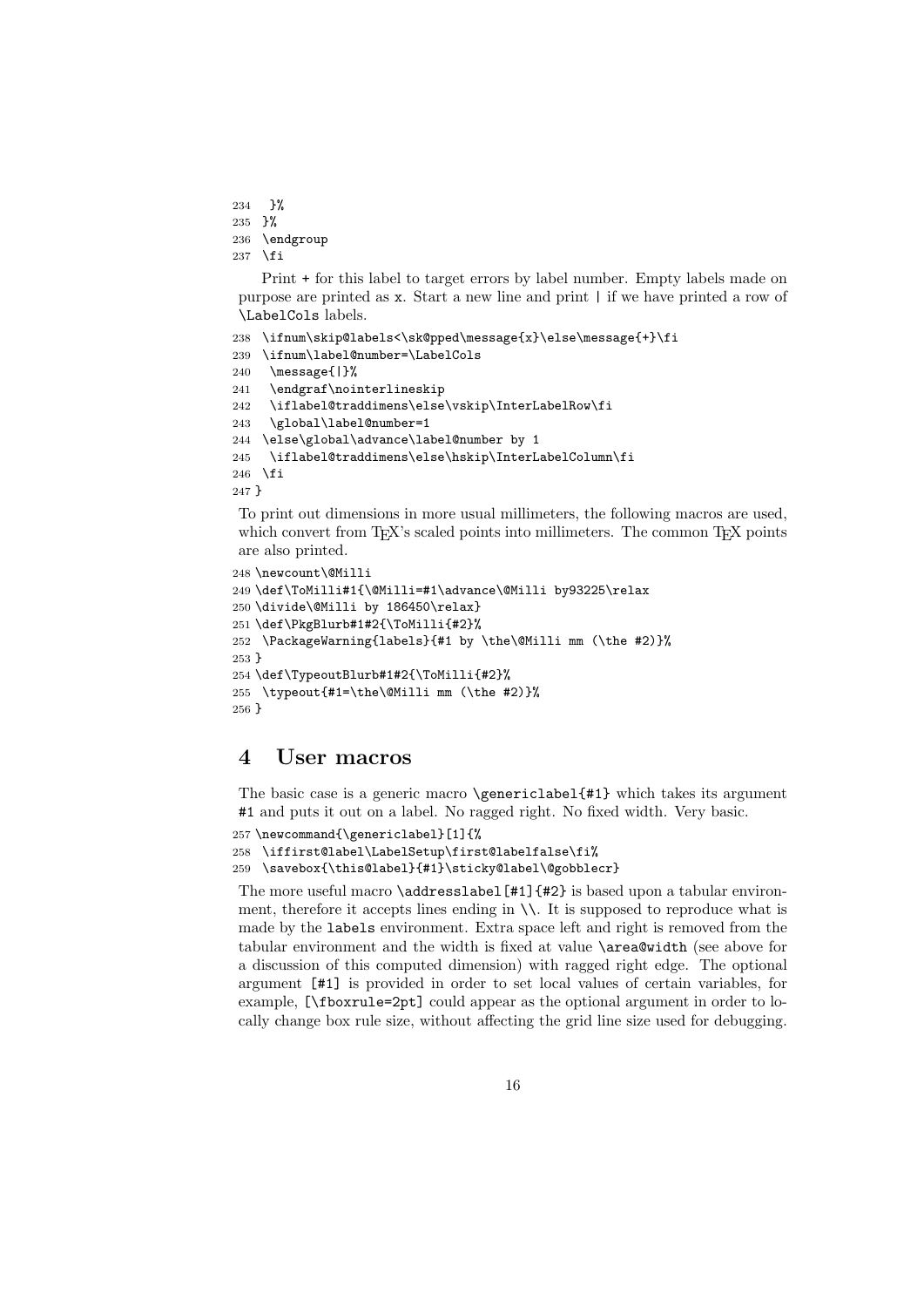The plan is to use the common denominator of 2.09 and 2e, so first we define some double argument double-talk.

```
260 \long\def\L@dblarg#1{\@ifnextchar[{#1}{\L@xdblarg{#1}}}
261 \long\def\L@xdblarg#1#2{#1[]{#2}}
```
Using LATEX2e extensions, the command  $\delta$  addresslabel [#1] {#2} could be coded as \newcommand{\addresslabel}[2][]{...}. In coding common to both 2.09 and 2e, the following works:

```
262\long\def\addresslabel{\L@dblarg{\@addresslabel}}
```

```
263 \long\def\@addresslabel[#1]#2{\genericlabel{#1%
```
264 \begin{tabular}{@{}p{\area@width}@{}}\raggedright #2\end{tabular}}}

The macro \boxedaddresslabel $[#1]{#2}$  adds a framed box around the address label defined above. The trouble here is in determining the box width, which is reduced from its normal size by the widths of the box rule and rule separator. The optional argument [#1] is the same as for the previous macro, but here it performs a real service, because it is often the case that box rule and box separator sizes should be adjusted locally.

```
265 \long\def\boxedaddresslabel{\L@dblarg{\@boxedaddresslabel}}
```

```
266 \long\def\@boxedaddresslabel[#1]#2{\genericlabel{#1%
```

```
267 \addr@width=\area@width\advance\addr@width by-2\fboxsep%
```

```
268 \advance\addr@width by-2\fboxrule\fbox{%
```
269 \begin{tabular}{@{}p{\addr@width}@{}}\raggedright #2\end{tabular}}}}

The environment labels, for verbatim labels, will be defined.

```
270 \long\def\labels
```

```
271 {\iffirst@label\LabelSetup\first@labelfalse\fi\start@@label}
272 \def\endlabels{\end@@label}
```
The label contents are saved in a box called \this@label, formed as a raggedright minipage of width \area@width. The trick is to make the end of line character into a macro ^^M which gets executed each time it is encountered. By testing for blank lines, we can find the end of a series of consecutive address lines and cause the macro to terminate the label box definition, and possibly start another. The usual action taken on intercept of an end of line character is to insert \newline. It is only the case of a blank line that causes us to end the current label. Here, swallow a pending  $\gamma$ , to avoid having a blank line at the start of each label. Extra blank lines cause blank labels, which are thrown away when encountered, later on. A technical point: we cannot use  $\s$ box, as otherwise T<sub>E</sub>X gets confused, attempting to use \bgroup as the second argument to \sbox, which is not what we want.

```
273 \def\start@@label{%
274 \begin{lrbox}{\this@label}%
275 \begin{minipage}{\area@width}\raggedright%
276 \catcode '\^^M =\active\@gobblecr%
277 }
278 \def\end@@label{%
279 \end{minipage}\end{lrbox}%
280 \sticky@label}
```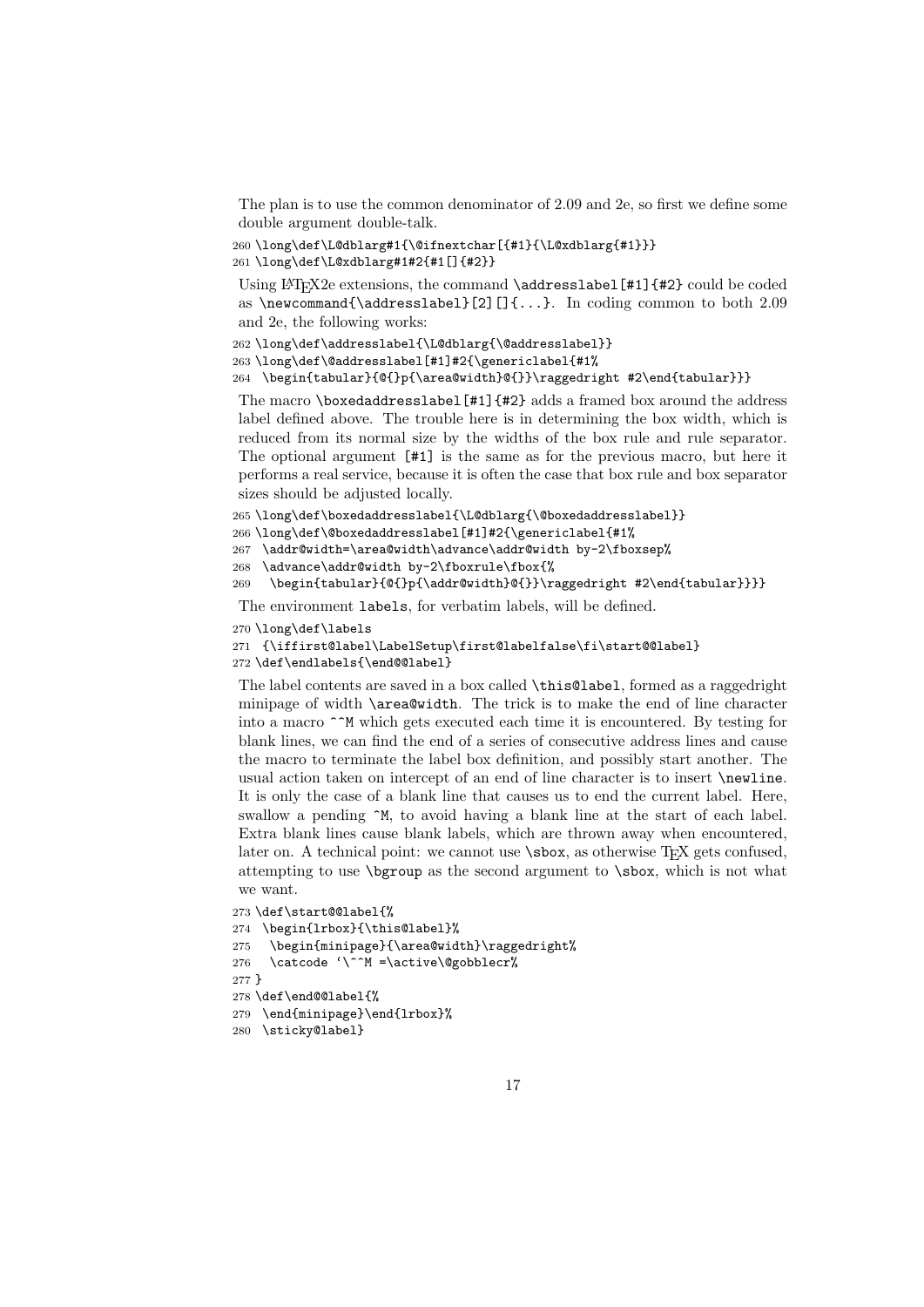The principal support macros needed to define the labels environment will be defined below. These macros assume names and addresses appear as consecutive lines separated by a blank line. If we are in the middle of consecutive address lines, then just start a new line.

281 \def\start@newline{\mbox{}\expandafter\newline}%

If we have met a blank line, then finish the current label and start a new label.

282 \def\new@label{\end@@label\start@@label}%

The macro ^^M invokes either \start@newline or \new@label. To define it, we use some hackery from Phil Taylor. Step one is to activate a control sequence at end of line.

### 283 \catcode '\^^M = \active%

The opaque definition required uses futurelet to selectively expand a control sequence during a definition. The macro  $\hat{\ }^{\ast}$ M is supposed to replace carriage returns by \newline, or else end this label and start a new one with \new@label. The idea is to define  $\hat{\ }$  M to be a control sequence \nexttoken, active only when

^^M has been made an active control sequence. Then the expansion of ^^M{#1} will be **\nexttoken**, provided the next line #1 following the current one has no characters (except carriage return at the end). Otherwise, we must be at the start of a new cluster of label lines.

```
284 \def ^^M{\futurelet\nexttoken\isitapar}%
285 \def\isitapar{\ifx^^M\nexttoken\let\action=\new@label\else%
286 \let\action\start@newline\fi\action}%
```
Definitions involving  $\hat{\ }$ <sup>M</sup> are finished. Re-instate the original catcode for carriagereturn.

```
287 \catcode '\^^M = 5\relax%
```
The syntax of the labels environment can be shortened to a single line, provided an input file name is known and the contents have been prepared for use with the labels environment.

### 288 \def\labelfile#1{\begin{labels}\input#1\end{labels}}

In the interest of a general engine for label production, the program can prompt for the file name at runtime. This kind of feature makes it possible to run one batch file to create labels, regardless of the source.

```
289 \def\promptlabels{\typein[\labelfilename]{What is the name of the
290 label file?}
```
### 291 \labelfile{\labelfilename}}

It is possible that a number of empty labels should be printed before going on to print the next set of labels. The \skiplabels macro takes an integer argument of the number of empty labels to produce. An x is printed on the terminal for each such empty label. For example:

```
\documentclass{article}
\usepackage{labels}
\begin{document}
\numberoflabels=19
```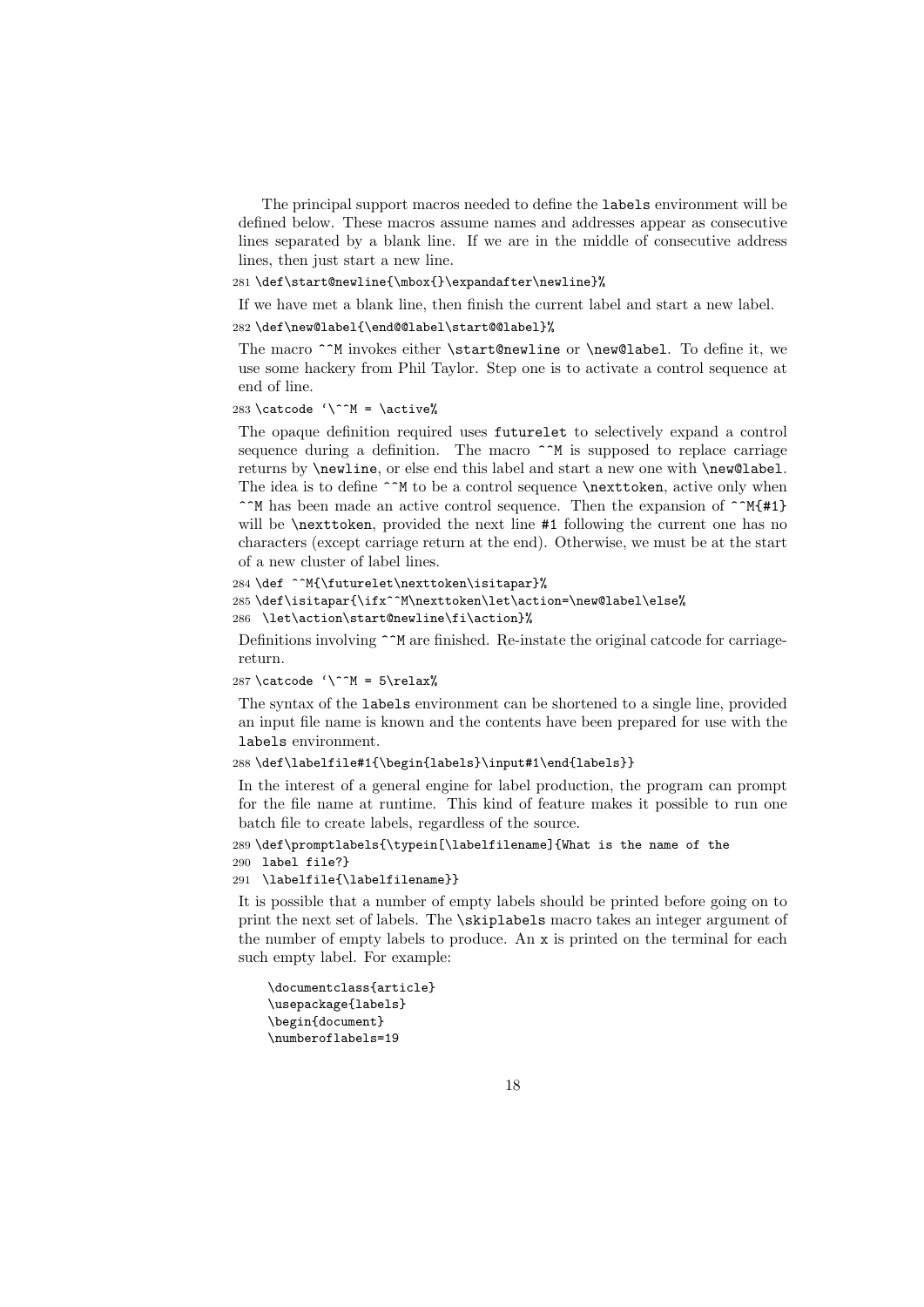```
\boxedaddresslabel{Me \\my street \\ mytown \\ England}
       \skiplabels{2}% Make 21 on first sheet
     \numberoflabels=16
       \boxedaddresslabel{You \\your street \\ yourtown \\ England}
     \end{document}
292 \newcount\sk@pped
293 \def\skiplabels#1{\sk@pped=#1%
294 \savebox{\this@label}{\rule{0pt}{.5in}}%
295 \skip@labels=0\relax
296 \loop\ifnum\skip@labels<\sk@pped\make@label%
297 \advance\skip@labels by 1\relax\repeat}
```

```
298 \langle/package\rangle
```
# 5 History and acknowledgements

- (SPQR) v.1, May 9th 1989 simply allowed for  $\addresslabel{$ ...  $\(\ .\ )\$  ... $\(\ .\ )$
- (SPQR) v.2, July 15th permitted verbatim style with no explicit end of lines
- (SPQR) v.3, March 1991 made more generic
- (SPQR) v.4, January 1992 checked and made to work with emtex drivers to my satisfaction, and documented to bare-bones level with 'doc' system.
- (SPQR) v.5, March 1993 allowed for \skiplabels
- (SPQR) v.6, January 1994 for  $\mathbb{F}$ FRX  $2\varepsilon$
- (SPQR) v.7, January 1994 fixes
- (SPQR) v.8, April 1994 revised .dtx file
- (GG) v.9, April 1995 revised .dtx file to Package so it works with article, report and book classes. Revisions by gustafson@math.utah.edu. Made source independent of paper size (it depended on a4 paper). Fixed extra space bug in tabular array of **\addresslabel** - it did not reproduce results of the labels environment. Minipage lines weren't ragged, now they are. New controls to set spaces around labels. Corrected the label placement computations. Error reporting for labels that are too big for the set dimensions. Report in millimeters. Invoked label setup at runtime. New \boxedaddresslabel[#1]{#2}. Micrometer placement of label grid on the page. Introduced empty label algorithm. Got rid of strange error messages.
- (GG) v.9, May 1995. newenvironment{labels} failed under LATEX 2.09 (1991), but worked under later versions! Defining \labels and \endlabels fixed the problem.
- (SPQR) v.10, June 1995. Checked and issued.